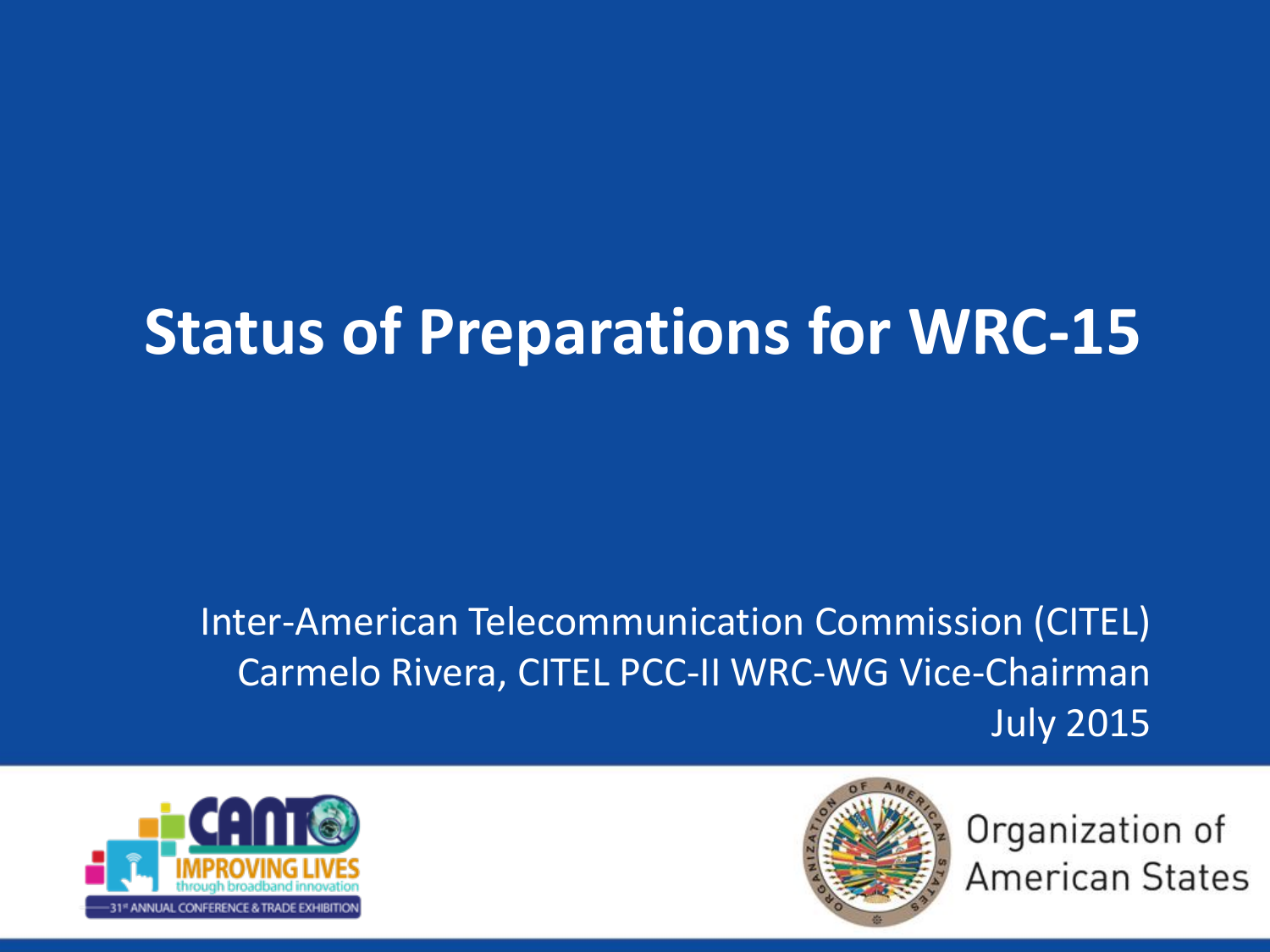



### **Working Group established within PCC.II**

- Chair: Uruguay, Hector Bude ([hbude@ursec.gub.uy\)](mailto:hbude@ursec.gub.uy)
- Vice-Chair: United States of America, Carmelo Rivera ([crivera@doc.gov](mailto:Carmelo.Rivera@doc.gov))

Future meeting:

August 17-21, 2015, Ottawa, Canada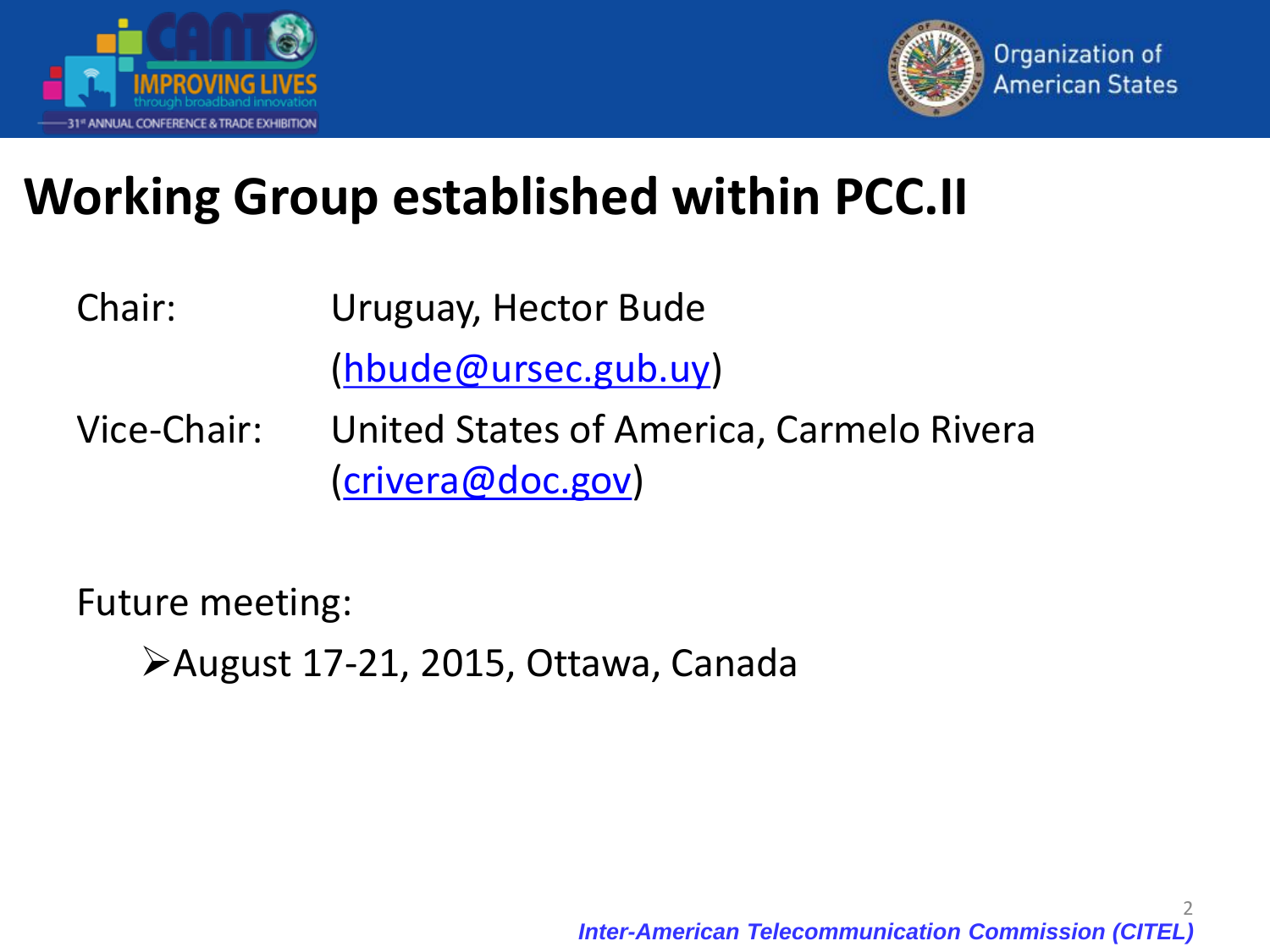



### **WRC Working Group Structure**

| <b>Sub WG</b>    | <b>Title</b>                                                         | <b>Agenda items</b>                                                                                                            | <b>Coordinator</b>                                           |
|------------------|----------------------------------------------------------------------|--------------------------------------------------------------------------------------------------------------------------------|--------------------------------------------------------------|
| SGT1             | <b>Mobile &amp; Fixed</b>                                            | 1.1, 1.2, 1.3                                                                                                                  | <b>Mr. Marco Antonio ESCALANTE</b><br><b>GUATEMALA</b>       |
| SGT <sub>2</sub> | <b>Radiolocation, Amateur,</b><br><b>Maritime &amp; Aeronautical</b> | 1.4, 1.5, 1.15, 1.16, 1.17, 1.18                                                                                               | <b>Mr. Jonathan WILLIAMS</b><br>UNITED STATES OF AMERICA     |
| SGT <sub>3</sub> | <b>Space Science &amp; MSS</b>                                       | 1.10, 1.11, 1.12, 1.13, 1.14,<br>1.9.2, 9.1.1                                                                                  | <b>Mr. Tarcisio BAKAUS</b><br><b>BRAZIL</b>                  |
| SGT4             | <b>FSS &amp; Satellite Regulatory</b>                                | 1.6.1, 1.6.2, 1.7, 1.8, 1.9.1, 7,<br>9.1, 9.1.2, 9.1.3, 9.1.5, 9.1.8,<br>$9.1^*$ , $9.2^*$ , $9.3$<br><i>*Satellite issues</i> | <b>Mr. Jerry CONNER</b><br><b>UNITED STATES OF AMERICA</b>   |
| SGT5             | <b>General Regulatory, Future</b><br><b>Work &amp; Other</b>         | 2, 4, 8, 9.1.4, 9.1.6, 9.1.7,<br>$9.2^*$ , 10<br>*Non-satellite issues                                                         | <b>Mr. Carmelo RIVERA</b><br><b>UNITED STATES OF AMERICA</b> |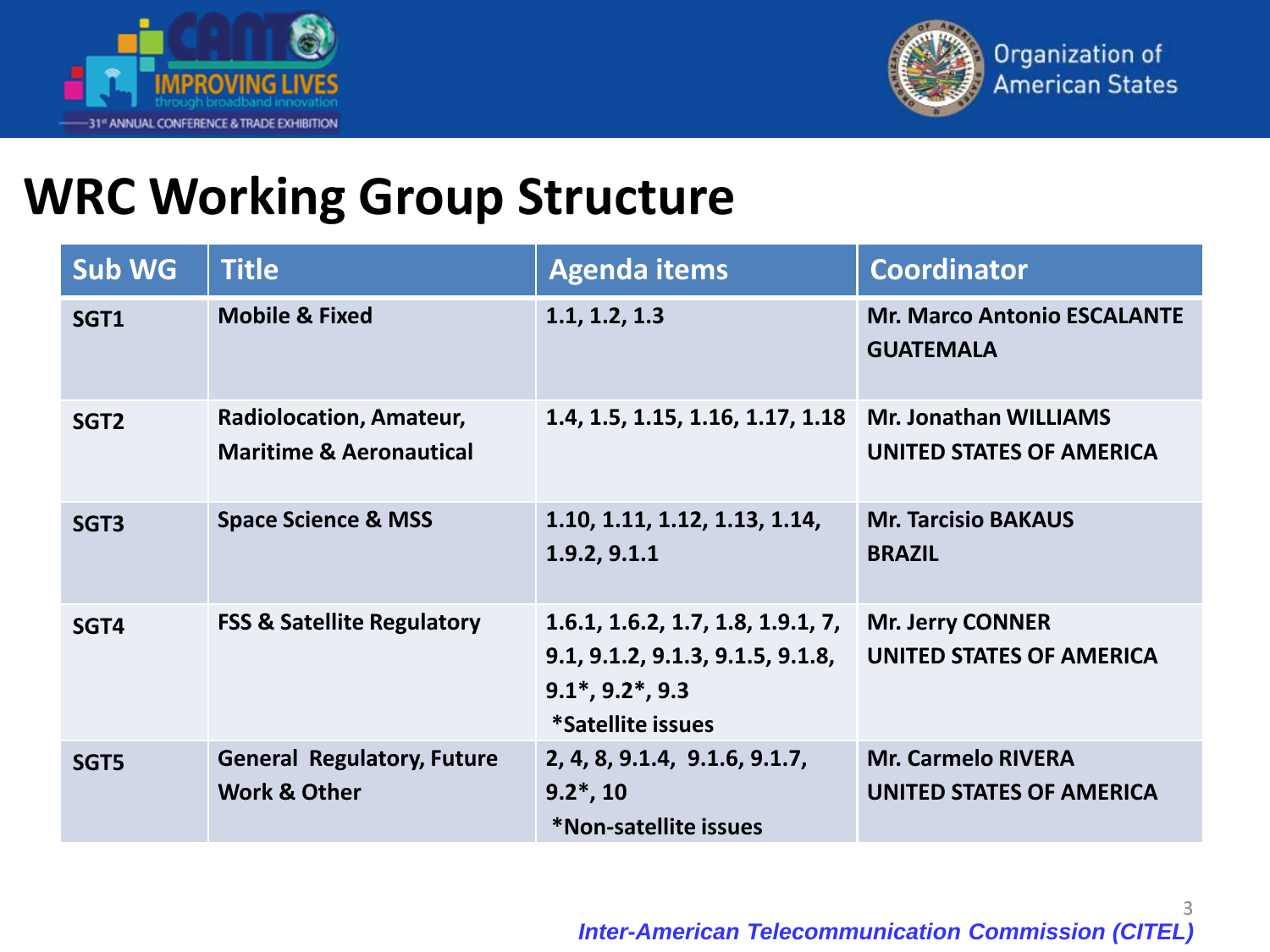



#### **INTER – AMERICAN PROPOSALS : DEFINITIONS**

- **PRELIMINARY PROPOSAL (PP):** a proposal that a CITEL Member State presents to PCC II with the purpose to turning it into an Inter-American Proposal and that has not been supported by another Member State.
- **DRAFT INTER-AMERICAN PROPOSAL (DIAP):** PRELIMINARY PROPOSAL that has been supported by at least one other Member State.
- **INTER-AMERICAN PROPOSAL (IAP):** DRAFT INTER-AMERICAN PROPOSAL (DIAP) for which the PCC II has ended its consideration and discussion, has been supported by at least six Members States and is not opposed by more than 50% of the number of supports obtained.
	- Discussions have not ended for any of the IAP presented in this document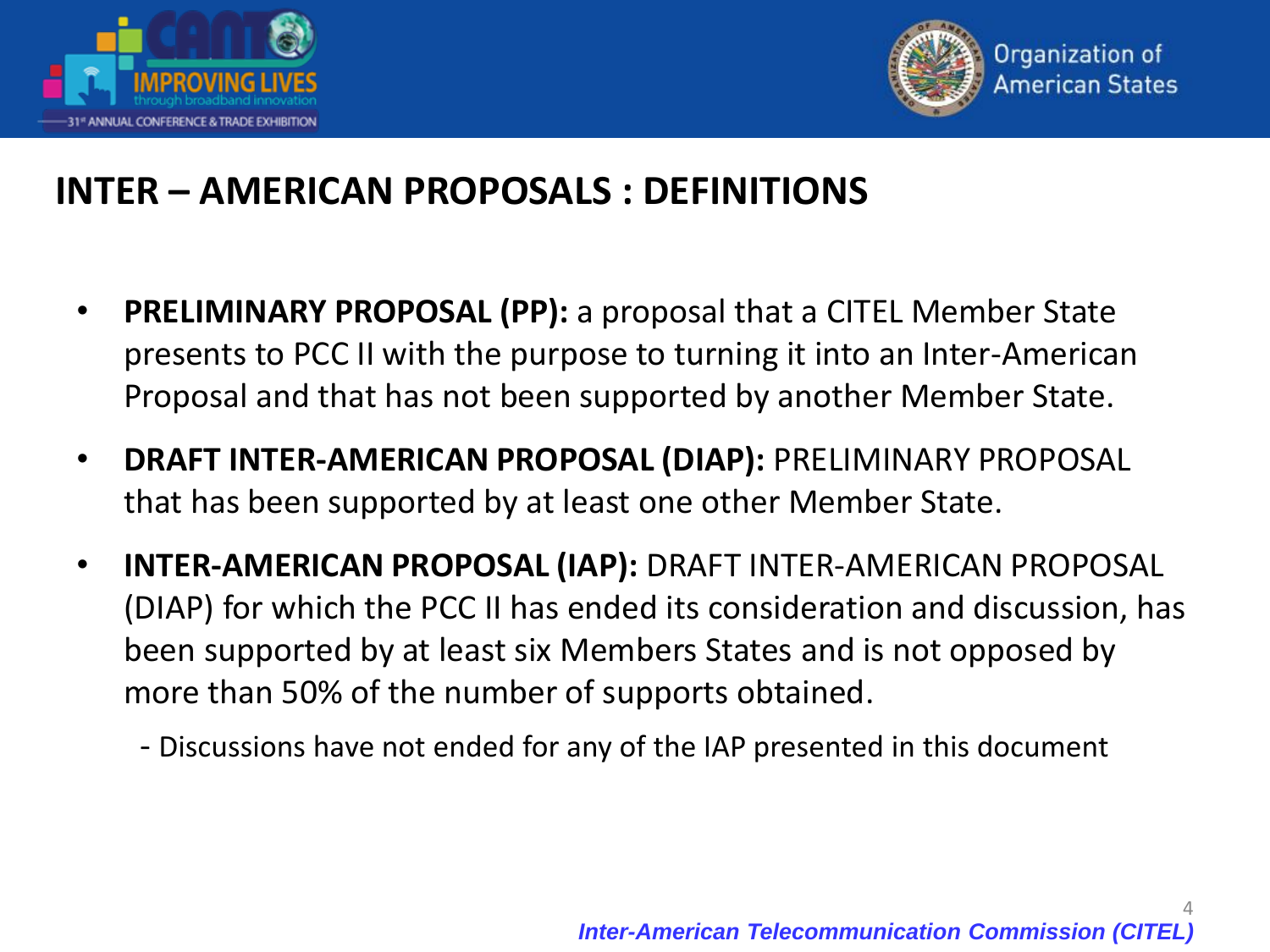



## **Mobile and Amateur Issues**

### (1.1, 1.2, 1.3, 1.4)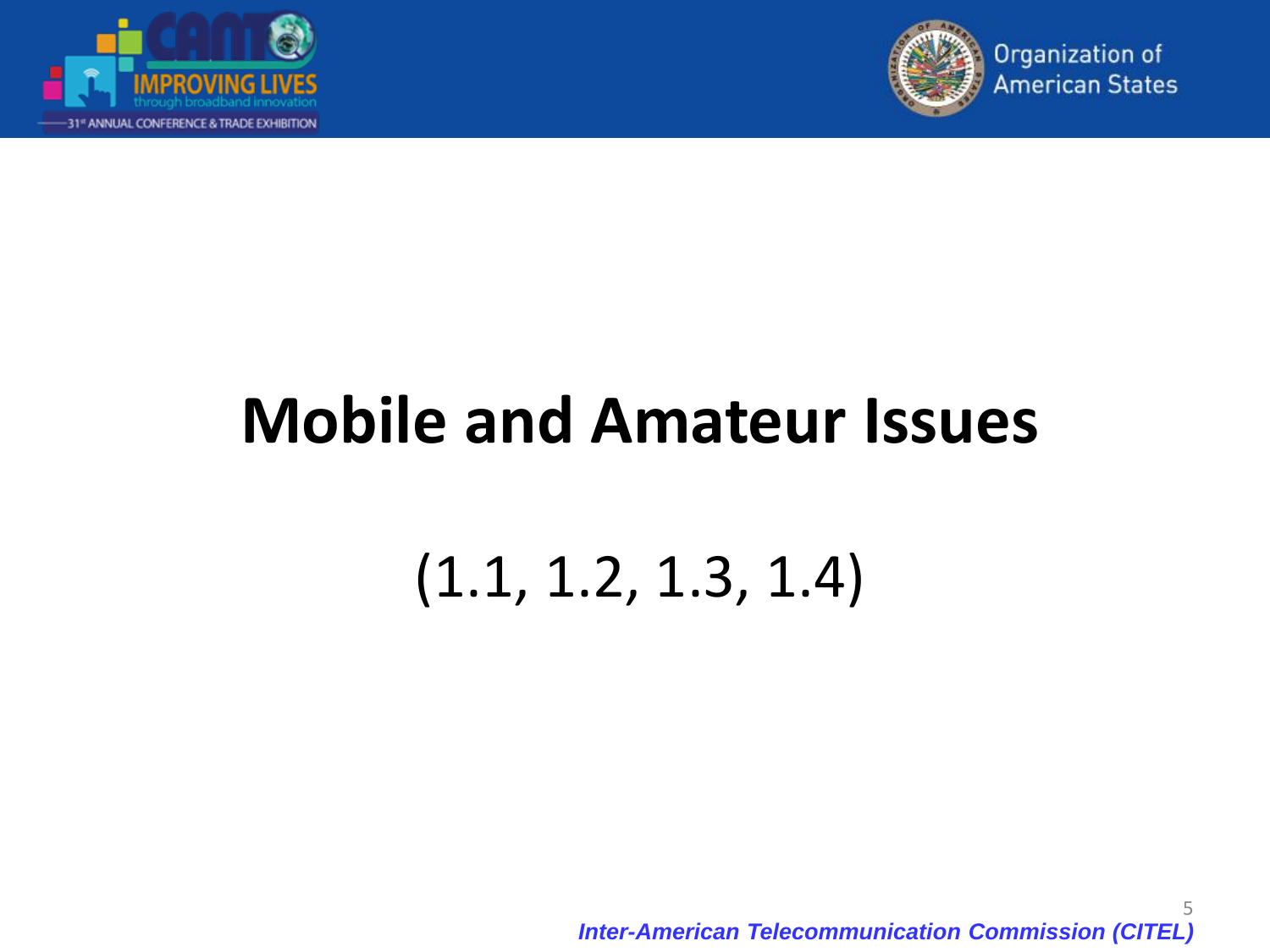



#### **Agenda Item 1.1:** *IMT/terrestrial mobile broadband*

| <b>Frequency</b><br><b>Range (MHz)</b>          | <b>MOD Art 5: New Mobile allocation</b><br>(MS) and/or IMT identification | <b>NOC</b>                                                                                |
|-------------------------------------------------|---------------------------------------------------------------------------|-------------------------------------------------------------------------------------------|
| 410-450                                         |                                                                           | <b>Draft Inter-American Proposal</b><br>BLZ/CHL/CTR/MEX/USA                               |
| 470-698                                         |                                                                           | Inter-American Proposal <sup>1</sup><br>ARG/B/CHI/DOM/SLV/EQA/GTM/<br>NCG/PNR/PRG/PRU/URG |
| 470-608,<br>(NOC 608-614)                       | <b>DIAP</b><br>CAN/USA/MEX                                                |                                                                                           |
| 614-698                                         | <b>DIAP</b><br>CAN/USA/MEX/CLM                                            |                                                                                           |
| 1164-1215,<br>1215-1300,<br>1559-1610           |                                                                           | <b>DIAP</b><br>CAN/USA/GTM/MEX                                                            |
| 1300-1400<br>Note 1: Discussions have not ended |                                                                           | <b>DIAP</b><br>USA/CHL<br>6                                                               |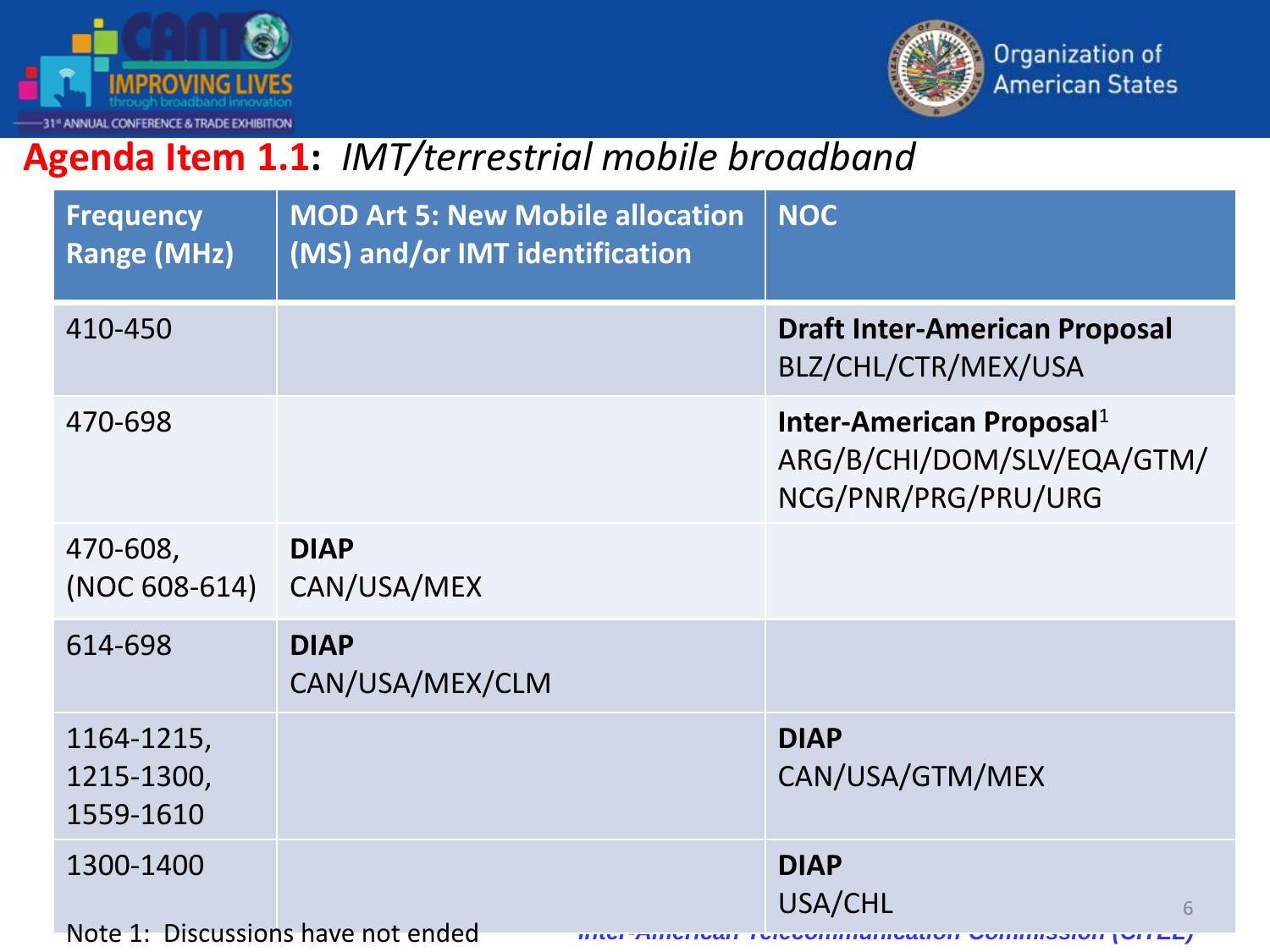



| <b>Frequency Range</b><br>(MHz)              | <b>MOD Mobile allocation in Article 5</b>               | <b>NOC</b>                     |  |  |
|----------------------------------------------|---------------------------------------------------------|--------------------------------|--|--|
| 1427-1518                                    | <b>IAP</b><br>B/CHL/CLM/CTR/DOM/USA/GTM/<br>MEX/PRU/URG |                                |  |  |
| 1427-1452<br><b>Mandatory OOBE</b><br>on IMT | <b>IAP</b><br>B/CHL/CLM/CTR/DOM/GTM/MEX/<br>PRU/URG     |                                |  |  |
| 1559-1610                                    |                                                         | <b>DIAP</b><br>CAN/USA         |  |  |
| 2025-2110,<br>2200-2290                      |                                                         | <b>DIAP</b><br>MEX/USA/CAN/BLZ |  |  |
| 2700-2900                                    |                                                         | <b>DIAP</b><br>CHL/USA/GTM     |  |  |
| 3300-3400                                    | <b>PP</b><br><b>CLM</b>                                 |                                |  |  |
| Note 1: Discussions have not ended           |                                                         |                                |  |  |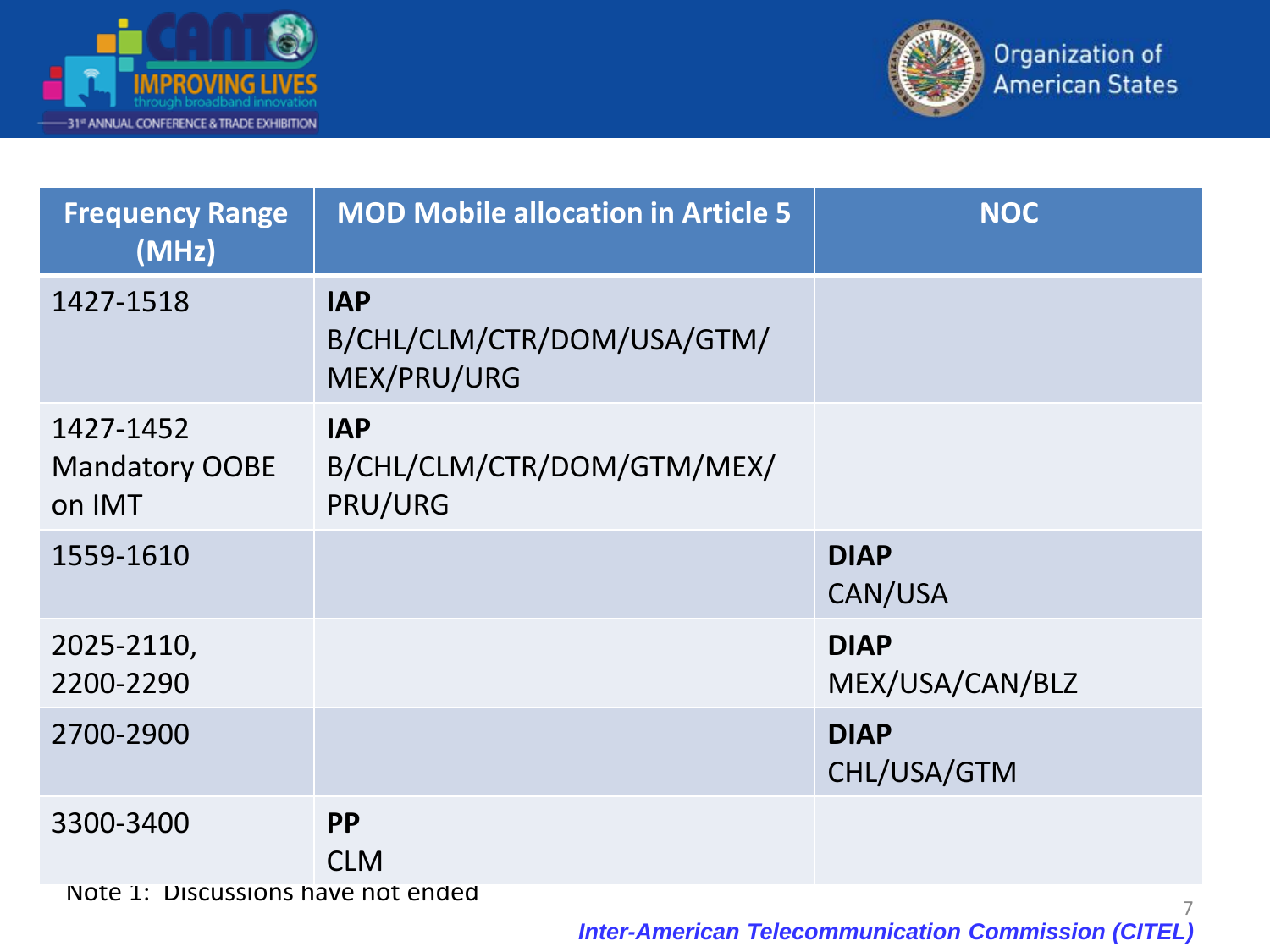



| <b>Frequency Range</b><br>(MHz)                 | <b>MOD Mobile allocation in Article 5</b>                   | <b>NOC</b>                                                  |
|-------------------------------------------------|-------------------------------------------------------------|-------------------------------------------------------------|
| 3400-3600                                       | <b>DIAP</b><br>B/CLM/CTR/EQA: MS with IMT<br>identification |                                                             |
| 3400-4200                                       | <b>DIAP</b> (3400-3700 w/NOC above)<br>CAN/USA              | <b>IAP</b><br>BEL/BOL/SLV/MEX/NCG/PNR                       |
| 3600-4200                                       |                                                             | <b>DIAP</b><br>B/CTR/EQA/VEN                                |
| 4400-4990                                       |                                                             | <b>PP</b><br><b>USA</b>                                     |
| 4500-4800                                       |                                                             | <b>IAP</b><br>ARG/B/BOL/CHL/GTM/NCG/<br>MEX/PNR/SLV/URG/VEN |
| 5850-6425<br>Note 1: Discussions have not ended |                                                             | <b>IAP</b><br>B/BLZ/CTR/GTM/MEX/NCG/<br>PNR/SLV             |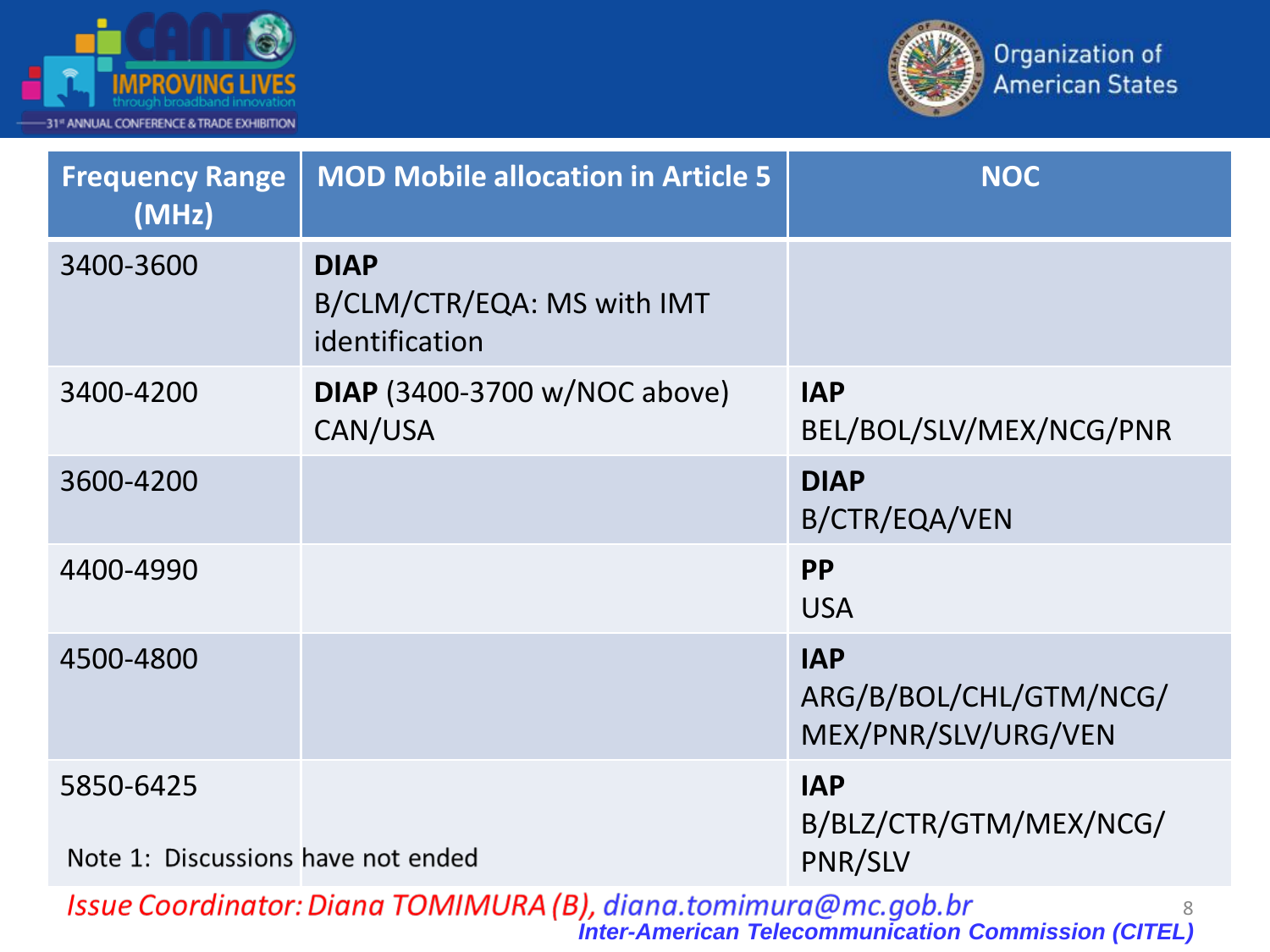



#### **Agenda Item 1.2:** *Use of 694-790 MHz by mobile service (Region 1)*

*Issue Coordinator: Agostinho LINHARES (B), [linhares@anatel.gov.br](mailto:linhares@anatel.gov.br)*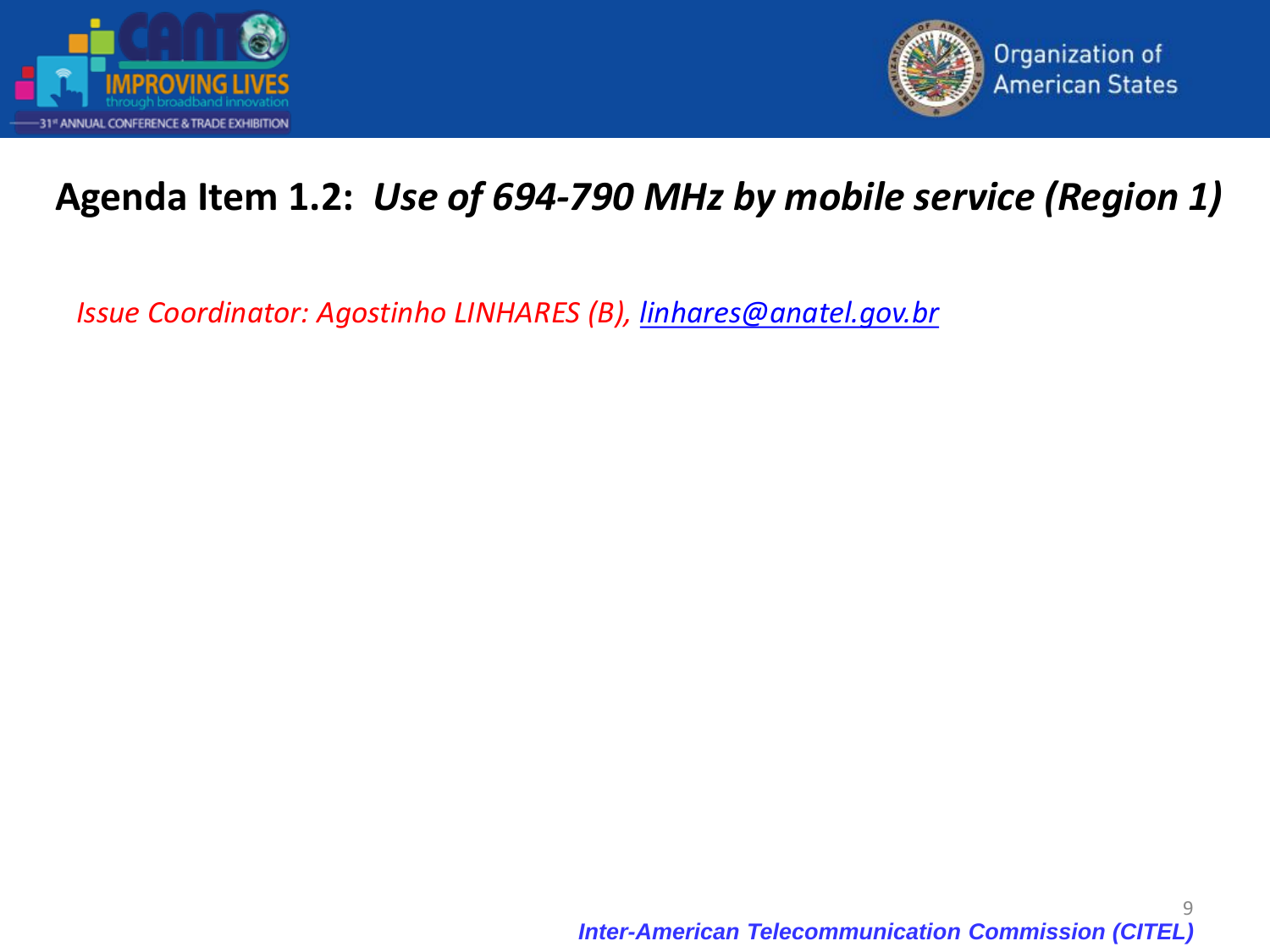



#### **Agenda Item 1.3:** *Broadband PPDR*

• **IAP** ([B]/CHL/SLV/GTM/MEX/ NCG/PNR/URG/[VEN])- MOD Resolution **646** to ensure the collection of agreements reached in Region 2 regarding the 698-806 MHz band identified for deployment of broadband PPDR applications.

Note 1: Discussions have not ended

*Issue Coordinator: Luis LARA (MEX), Luis.lara@motorolasolutions.com*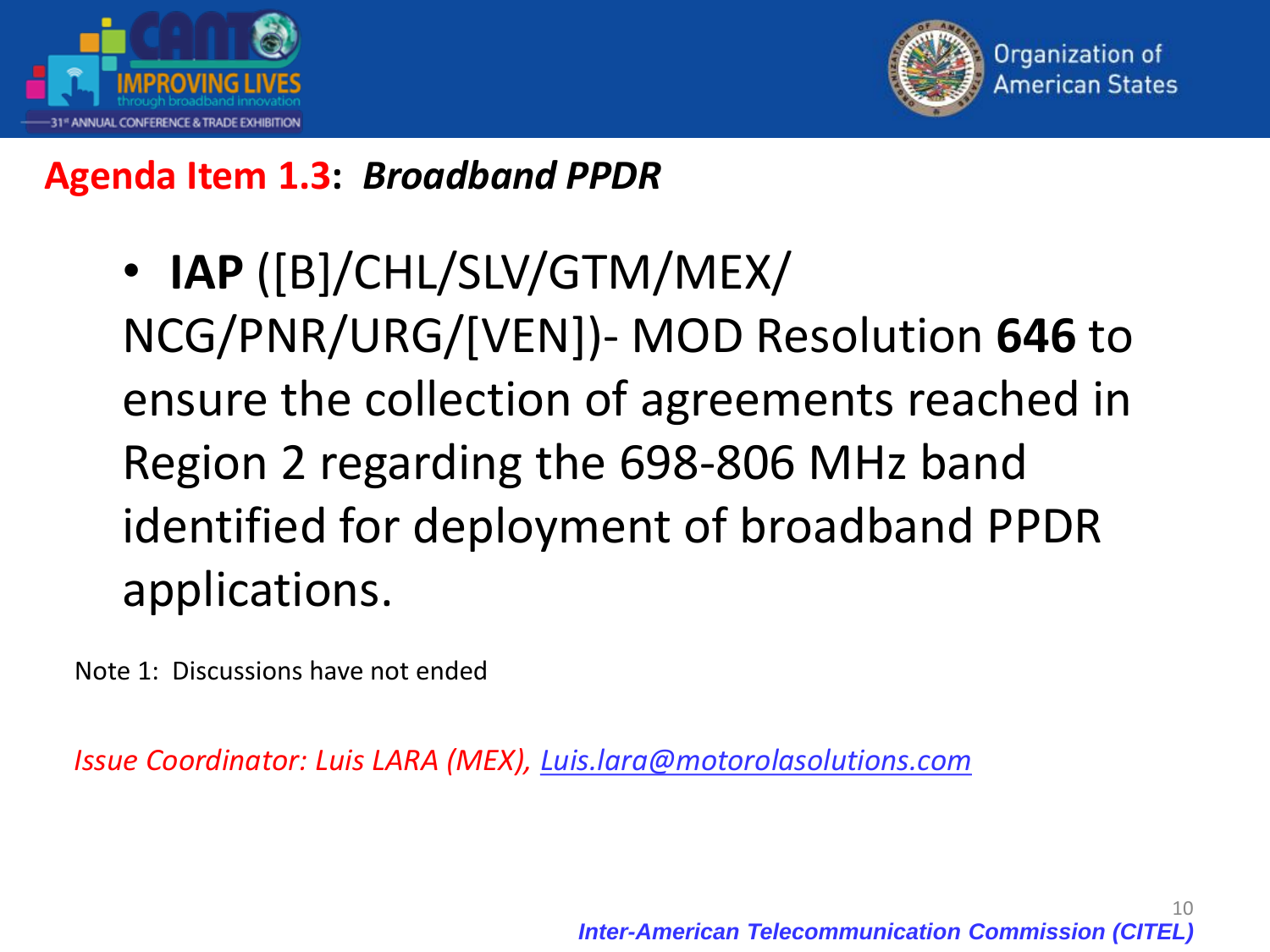



#### **Agenda Item 1.4:** *Possible secondary amateur service allocation within 5 250-5 450 kHz*

#### **Preliminary Proposals (modified Method A1) Canada**

• New global secondary allocation in the bands 5 330-5 355 and 5 405- 5430 kHz

#### **Inter-American Proposals<sup>1</sup>(Method A1) ARG/B/DOM/NCG/SLV/URG**

- New global secondary allocation in the band 5 275-5 450 kHz
- ADD new footnote stating that administrations may adopt additional constraints

Note 1: Discussions have not ended

*Issue Coordinator: Alkin CAUCEDO (PNR), [asaucedo@asep.gob.pa](mailto:asaucedo@asep.gob.pa)*

*Inter-American Telecommunication Commission (CITEL)*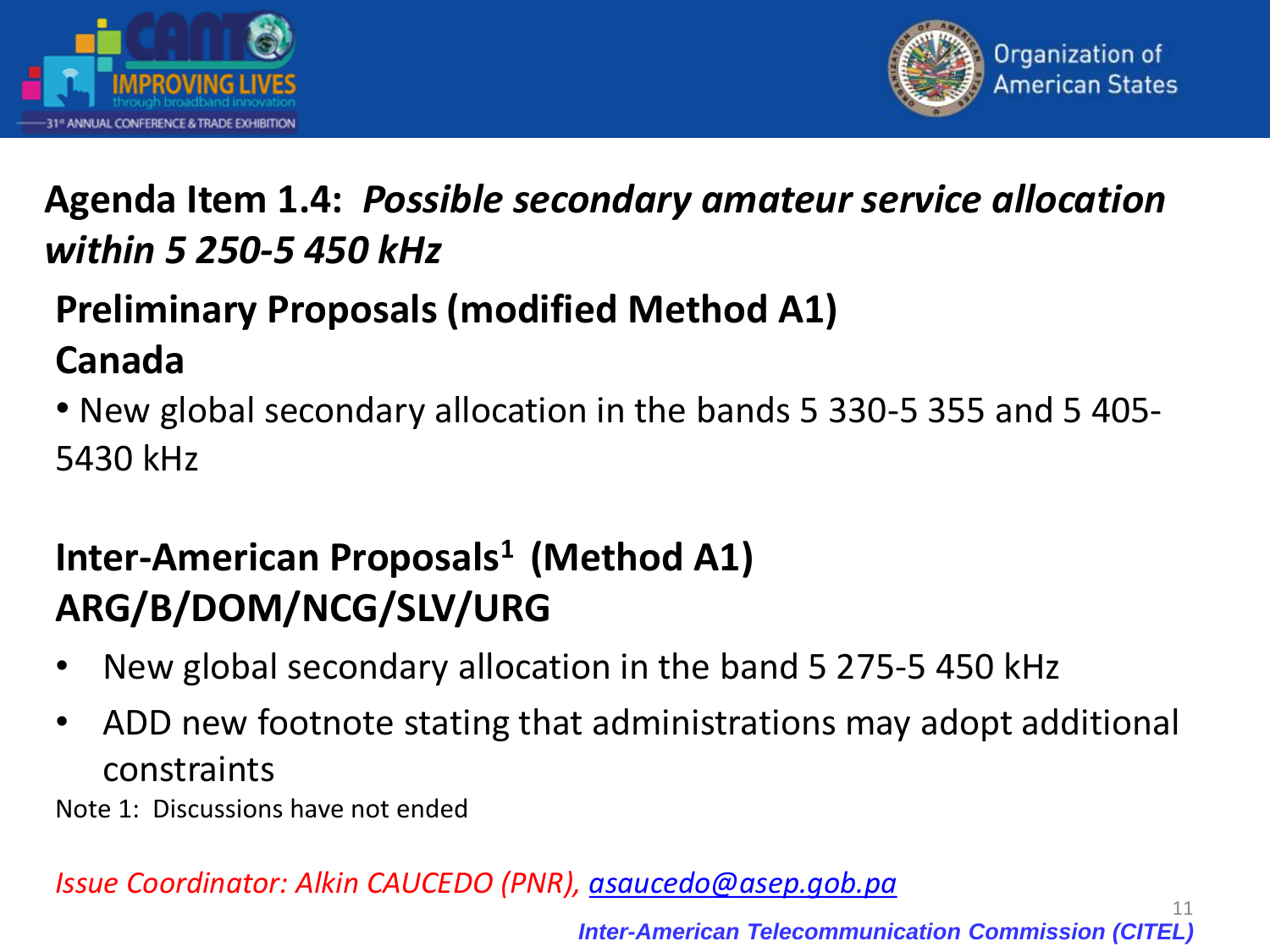



# **Maritime, Aeronautical and Radiolocation Issues**

### (1.5, 1.15, 1.16, 1.17, 1.18)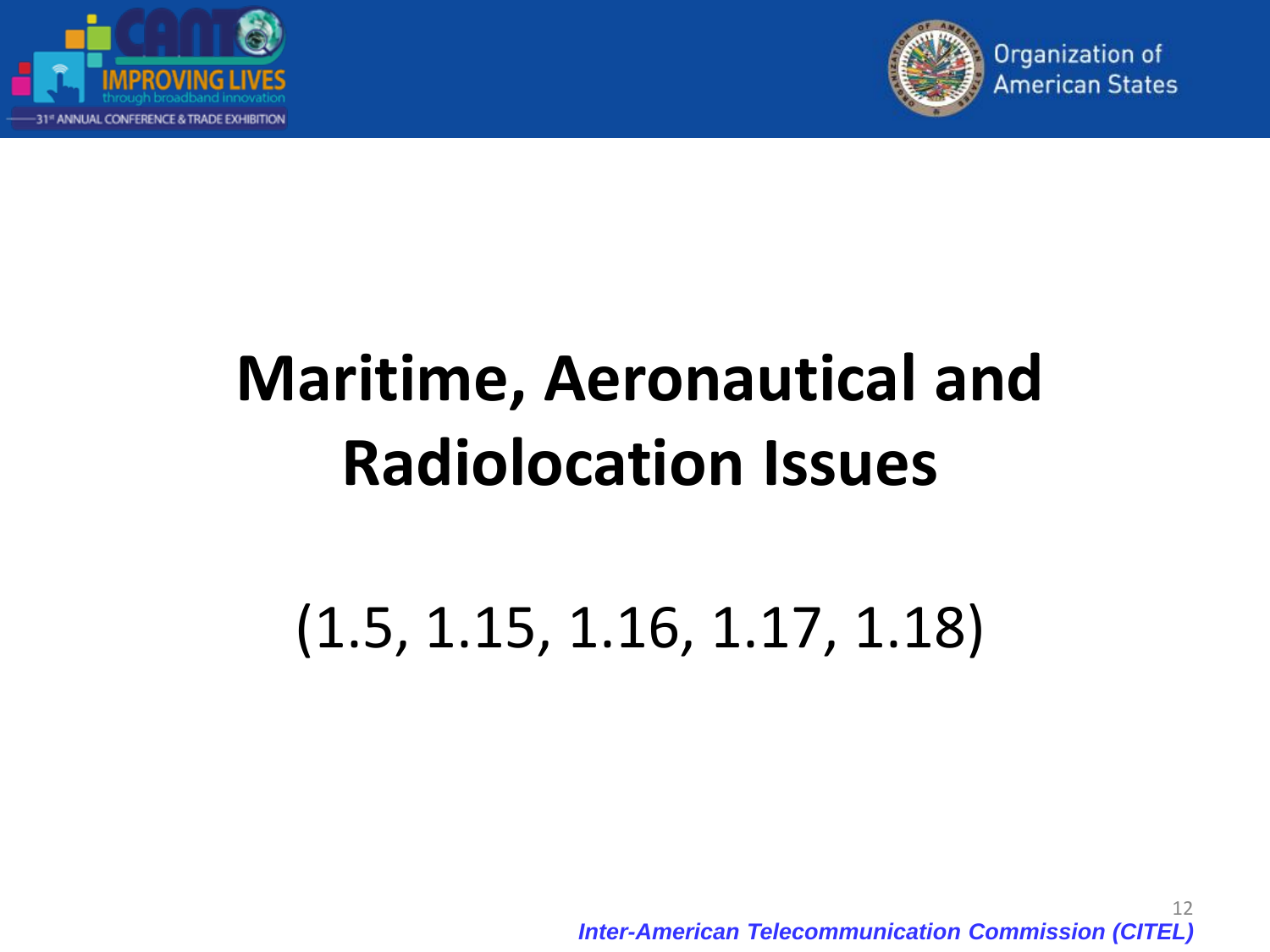



#### **Agenda Item 1.5:** *UAS - Satellite*

**DIAP** (USA/MEX) supports CPM Method A – Use of the Fixed Satellite Service by unmanned aircraft for control and nonpayload communications links. Provides a footnote allowing the use of UAS CNPC links in the fixed-satellite service not subject to Appendices 30, 30A and 30B.

**ITU-R is responsible for determining the technical and regulatory conditions that will ensure interference-free operation of FSS links to mobile UAS platforms**

**ICAO has the responsibility to develop the link performance standards and to determine if a particular link can be used by unmanned aircraft in particular airspace. Those standards are not yet complete.**

*Issue Coordinator: Jonathan WILLIAMS (USA), [jwilliams@ntia.doc.gov](mailto:jwilliams@ntia.doc.gov)*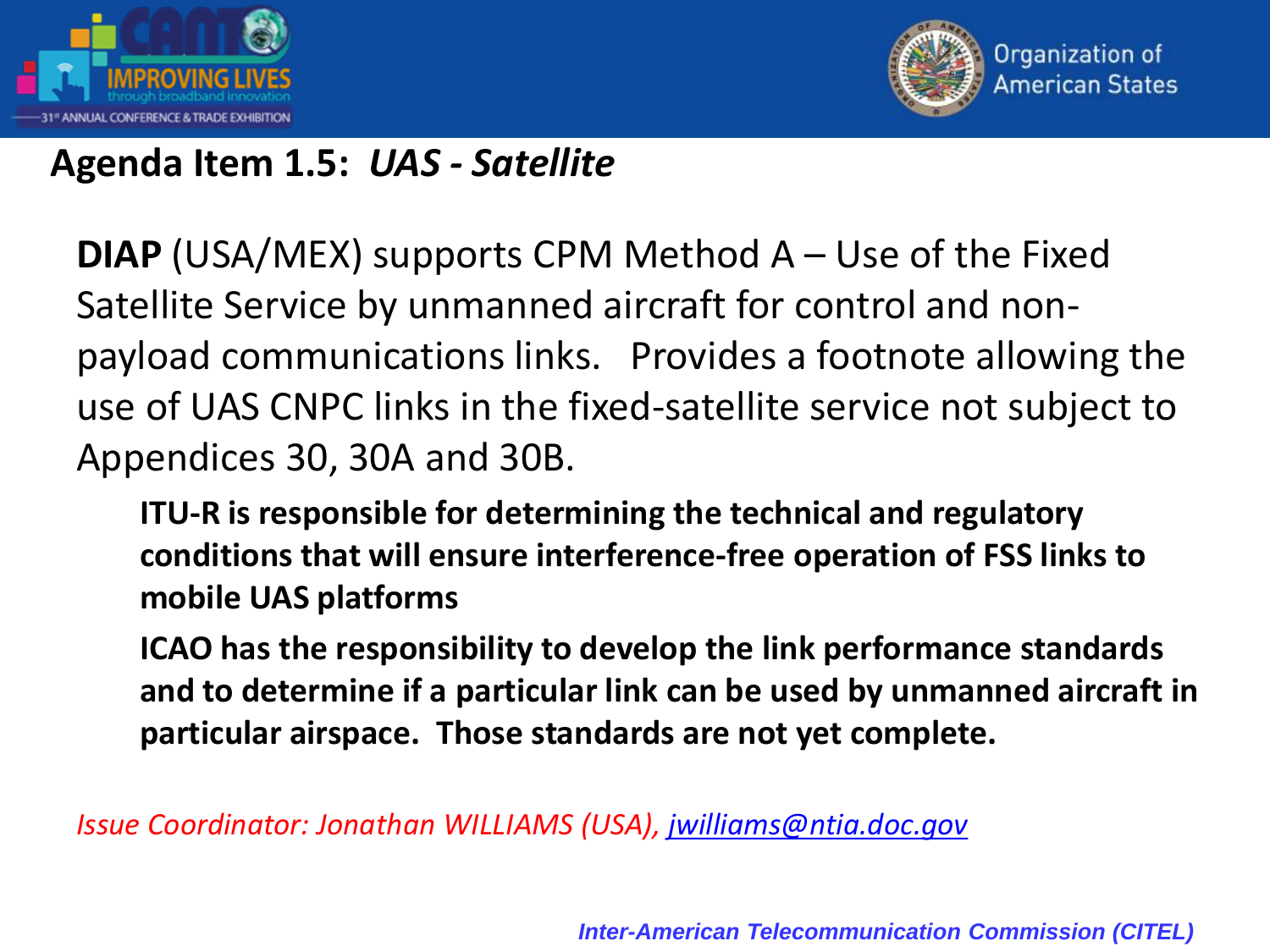



#### **Agenda Item 1.15:** *On-board communication stations in the maritime mobile service*

*Issue Coordinator: Camilo ZAMORA (CLM), c[amilo.zamora@ane.gov.co](mailto:Camilo.zamora@ane.gov.co)*

#### **Agenda Item 1.16:** *New AIS technology applications and possible new applications to improve maritime radiocommunication*

*Issue Coordinator: Camilo ZAMORA (CLM), c[amilo.zamora@ane.gov.co](mailto:Camilo.zamora@ane.gov.co)*

**Agenda Item 1.18:** *Radiolocation service for automotive applications in 77.5-78.0 GHz* 

*Issue Coordinator: Bill KAUTZ (USA), [William.d.Kautz@uscg.mil](mailto:William.d.Kautz@uscg.mil)*

*Inter-American Telecommunication Commission (CITEL)*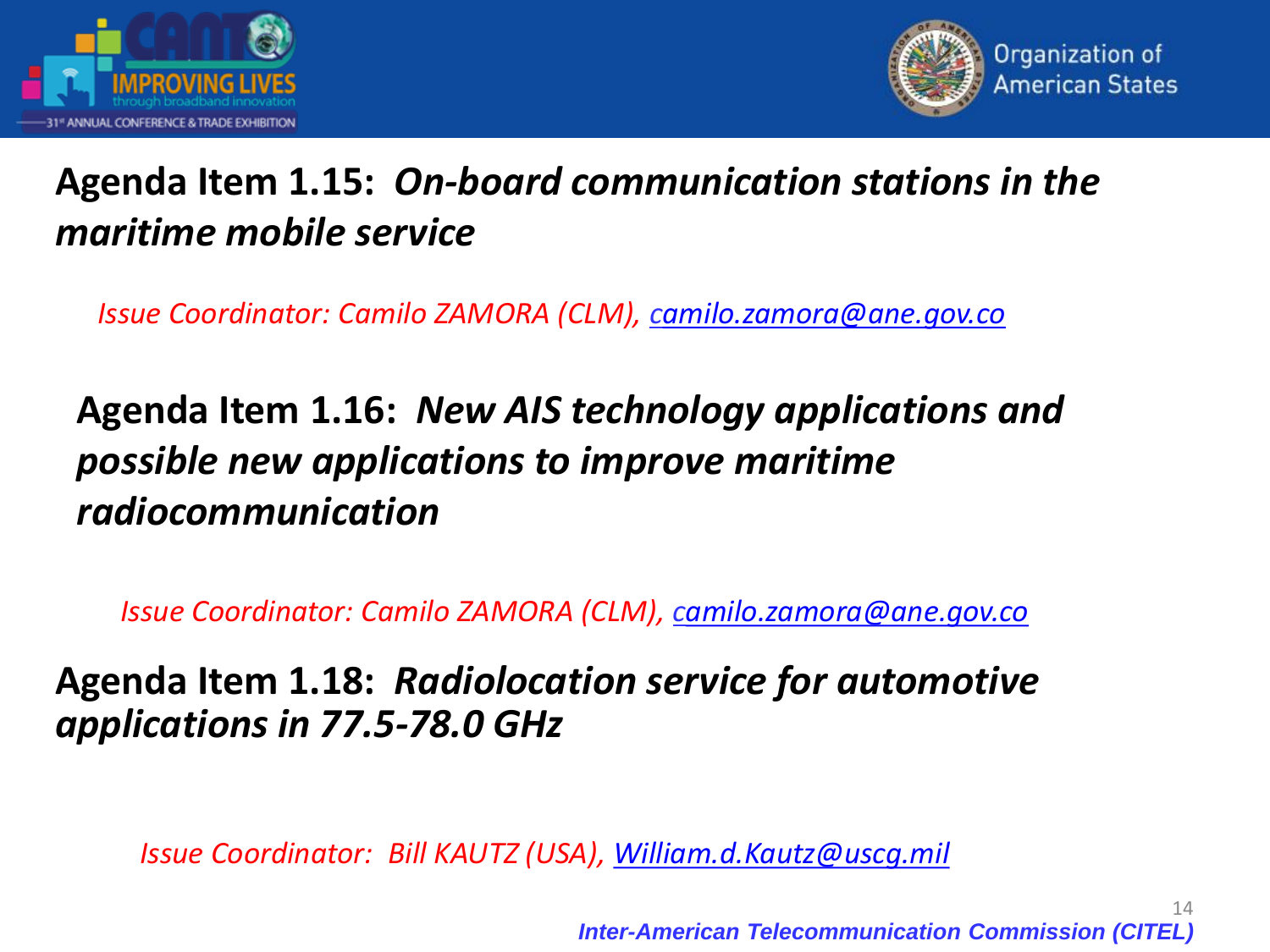



#### **Agenda Item 1.17:** *Wireless avionics intra-communications*

### **Inter-American Proposals<sup>1</sup>(most of Method A option 2) ARG/B/CAN/CTR/CLM/DOM/EQA/GTM/MEX/NCG/PNR/SLV/USA /URG**

- New primary aeronautical mobile (route) service (AM(R)S) allocation in the 4 200-4 400 MHz band with a footnote limiting its use for WAIC systems
- ADD a footnote to indicate that passive sensing in the Earth exploration-satellite and space research services may be allocated on a secondary basis (maintaining the current allowance of these services), and that no protection is afforded to these services

Note 1: Discussions have not ended

*Issue Coordinator: Marcella OST (CAN), [marcella.s.ost@boeing.com](mailto:marcella.s.ost@boeing.com)*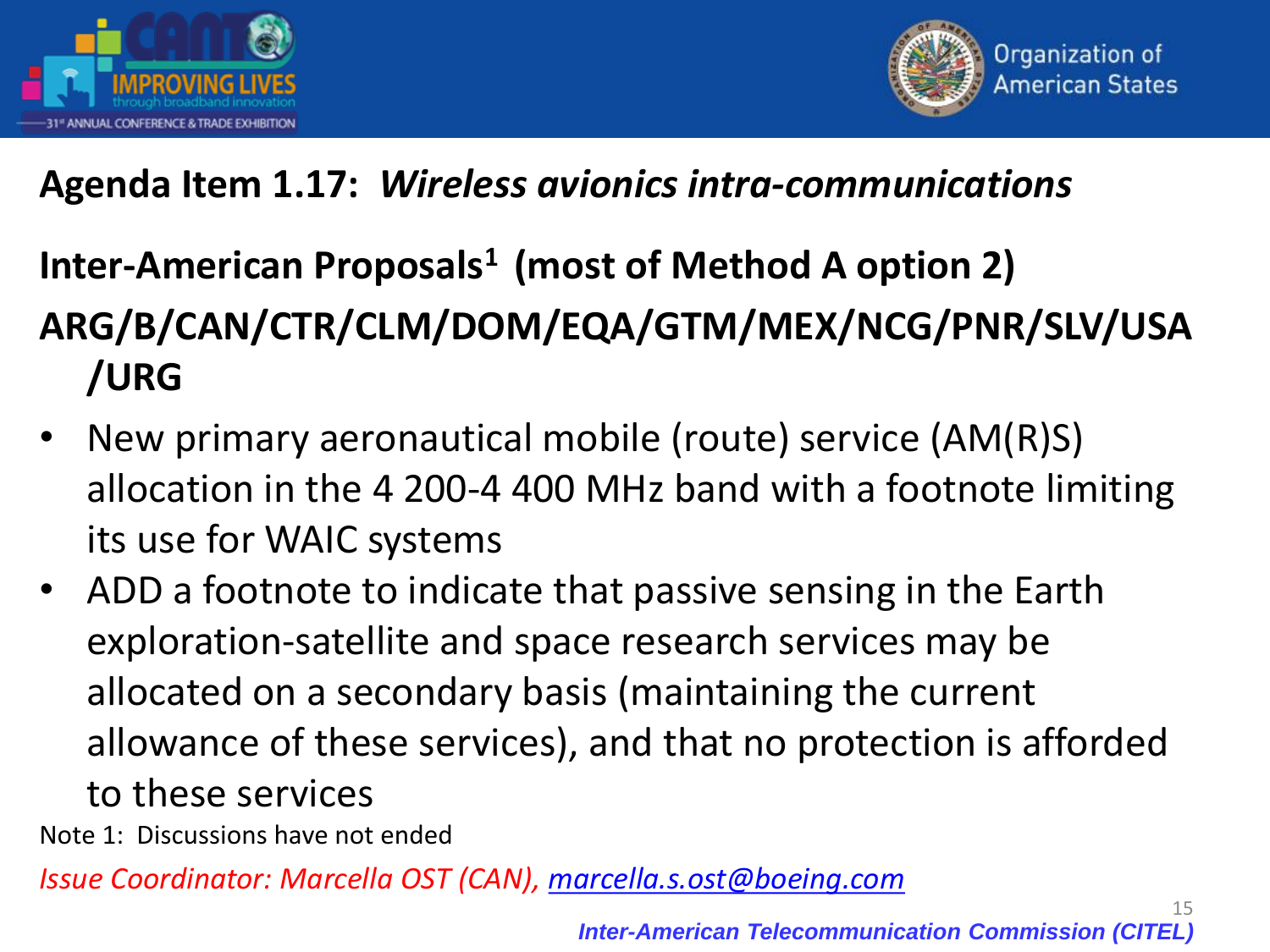



### **Science Issues**

### (1.11, 1.12, 1.13, 1.14)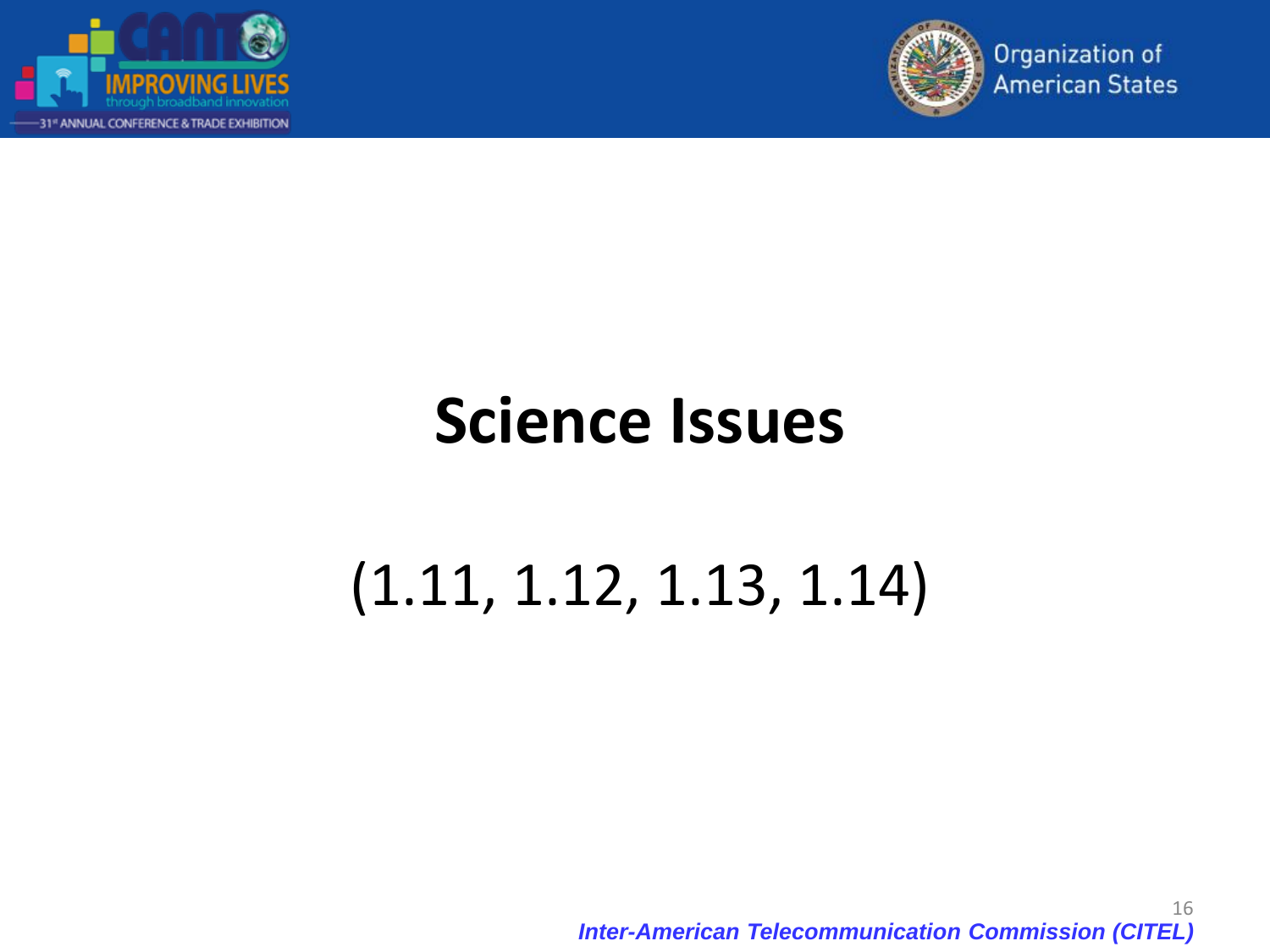



#### **Agenda Item 1.11:** *EESS (E-s) 7-8 GHz*

*Issue Coordinator : Glenn FELDHAKE (USA), [glenn.s.feldhake@nasa.gov](mailto:glenn.s.feldhake@nasa.gov)*

#### **Agenda Item 1.12:** *EESS (active) up to 600 MHz extension within 8 700-9 300 MHz and/or 9 900-10 500 MHz*

*Issue Coordinator: Vassilios MIMIS (CAN), [vmimis@primus.ca](mailto:vmimis@primus.ca)*

#### Agenda Item 1.13: 5 km distance limitation for proximity operations by space vehicles in the SRS (s-s)

*Issue Coordinator: Wayne Whyte (USA), [wayne.whyte@nasa.gov](mailto:edward.r.jacobs@nasa.gov)*

Agenda Item 1.14: Continuous reference time-scale - whether by the modification of UTC or some other method *Issue Coordinator: Tarcisio BAKAUS (B), bakaust@anatel.gov.br*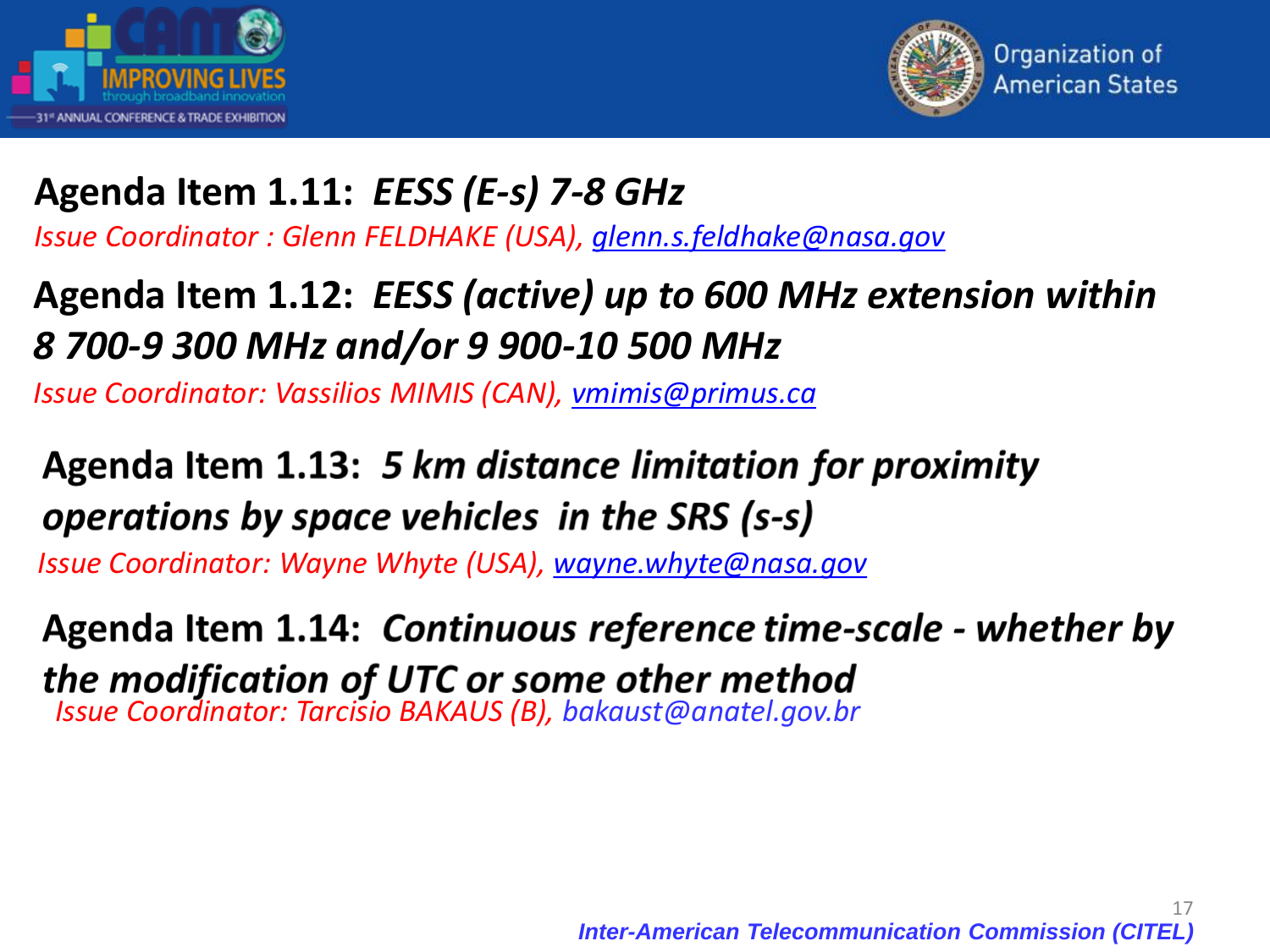



## **Satellite Allocation Issues**

### (1.6, 1.7, 1.8, 1.9, 1.10)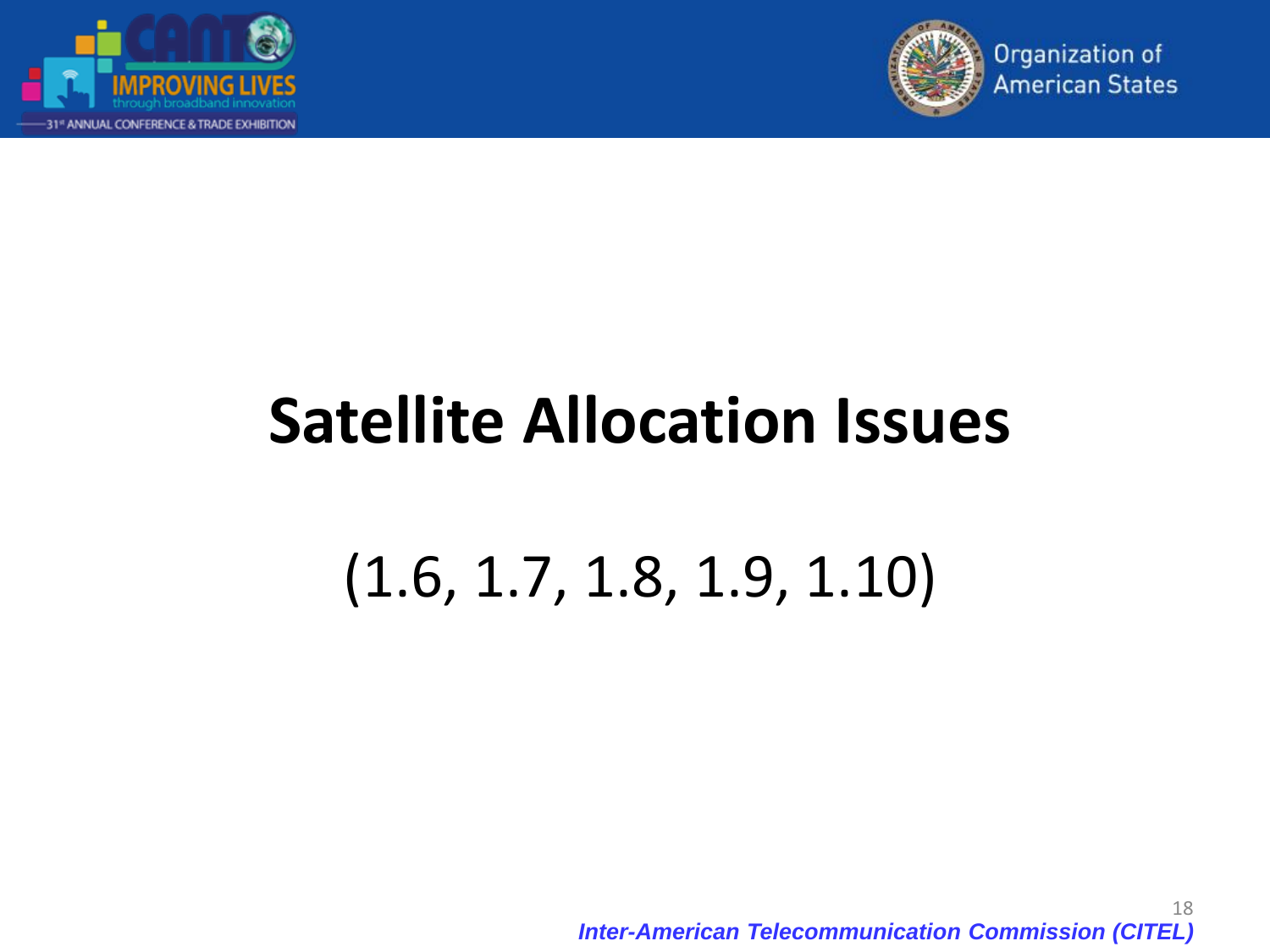



# **Satellite Regulatory Issues**

## (7, 9.1, 9.1.1, 9.1.2, 9.1.3, 9.1.5, 9.1.8, 9.2, 9.3)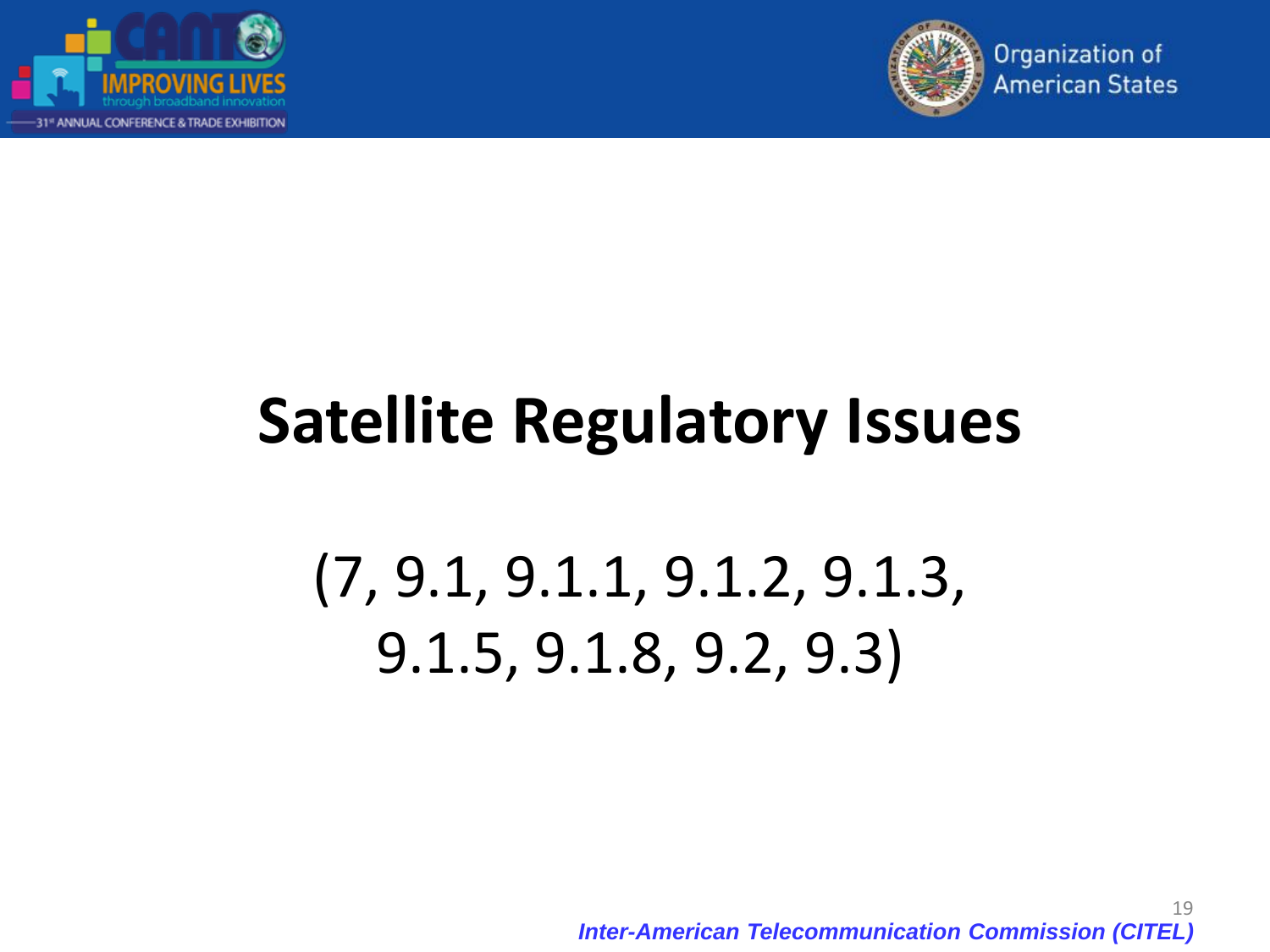



#### **Agenda Item 9.1.1:** *Protection of the systems operating in the MSS in 406-406.1 MHz*

#### **Inter-American Proposal**

#### **ARG/B/CAN/CHL/CLM/CTR/NCG/USA/URG**

• MOD Art 5 to add a new footnote in the 403-410 MHz band to indicate that Resolution 205 applies

• MOD Res 205 to strongly recommend that no new frequency assignment be made in the band 406.1 – 406.2 MHz for new land mobile stations and that frequency drift be taken into account when deploying radio-sondes systems above 405 MHz. Measures to limit the levels of unwanted emissions in the 406-406.1 MHz band and to improve the robustness of the satellite receivers should also be taken.

*Issue Coordinator: Carmelo RIVERA (USA), [crivera@doc.gov](mailto:crivera@doc.gov)*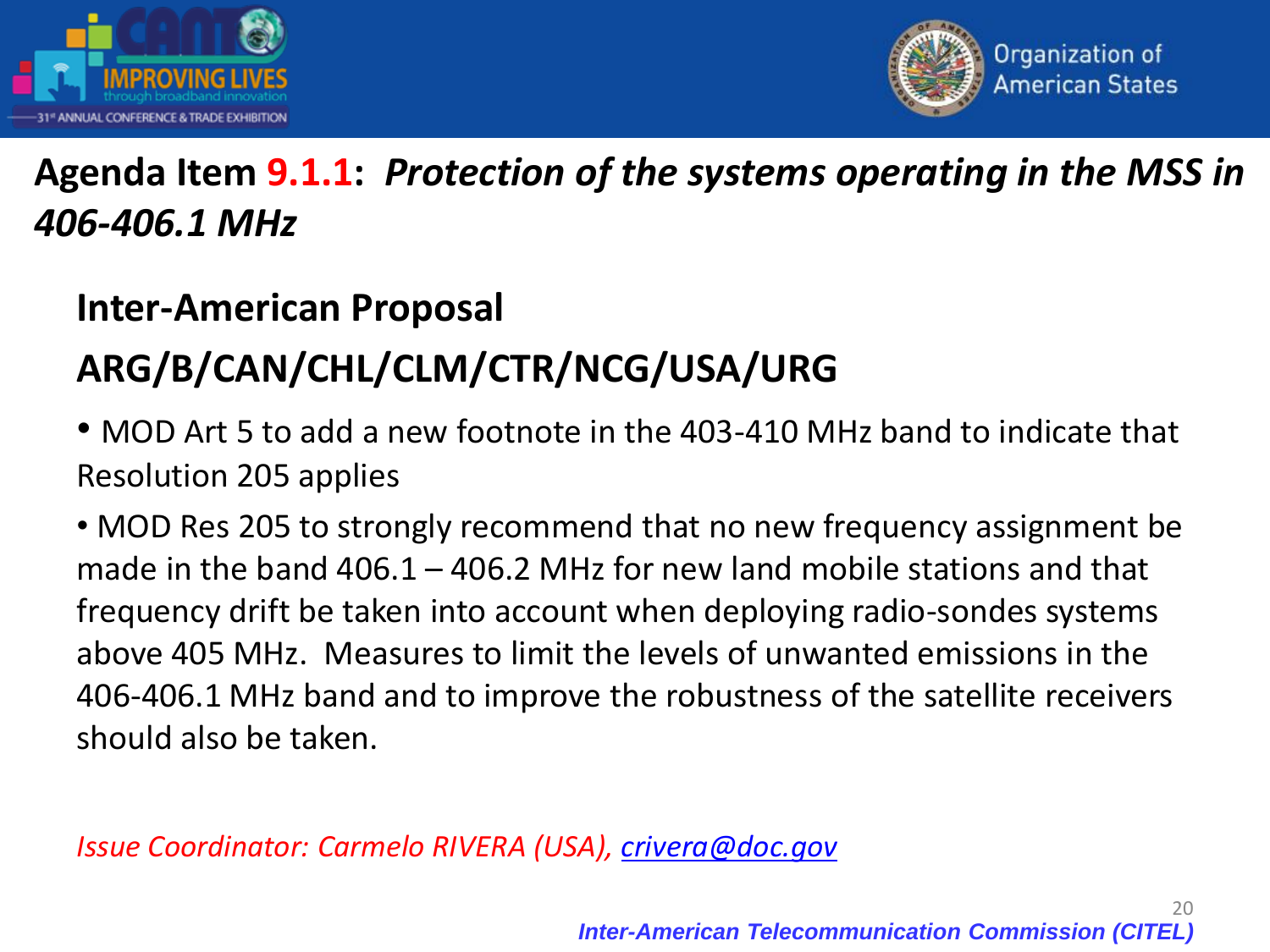



### **General Issues**

## (2, 4, 8, 9.1.4, 9.1.6, 9.1.7, 9.2, 9.3, 10)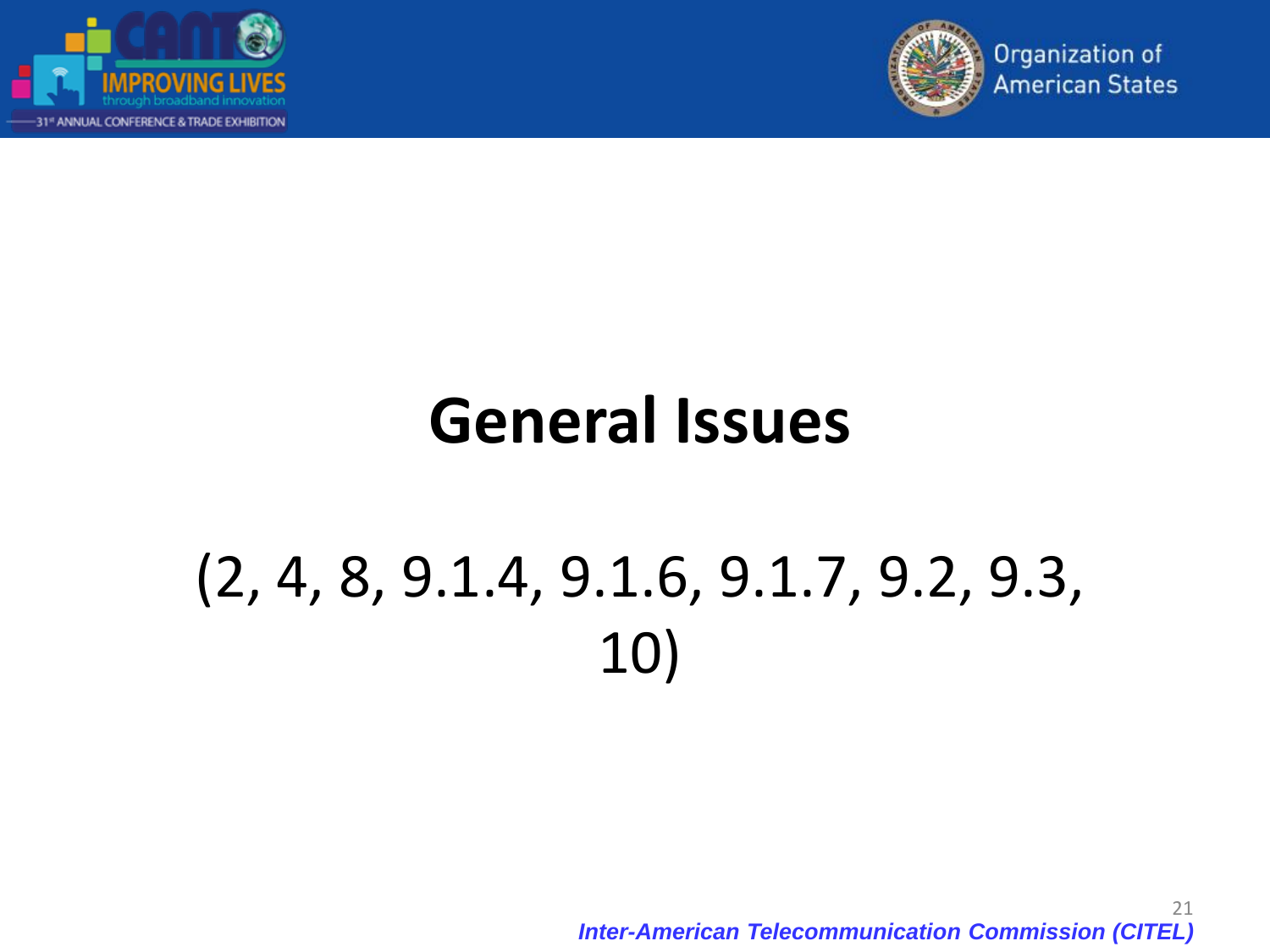



#### **Agenda Item 9.1.7:** *Spectrum management guidelines for emergency and disaster relief radiocommunication*

#### **Preliminary Proposals**

#### **Canada (Option A)**

- MOD Resolution **647** placing emphasis on need for administrations to provide point of contact information for inclusion in ITU database
- Incorporates necessary elements from Resolution **644** into updated Resolution **647** and also avoid any duplication or overlap
- SUP Resolution **644 –** consequential

#### **Uruguay (Option C)**

- MOD Resolution 644 to incorporate relevant elements of Resolution 647 to consolidate and reduce overlapping
- SUP Resolution 647 consequential

*Inter-American Telecommunication Commission (CITEL)*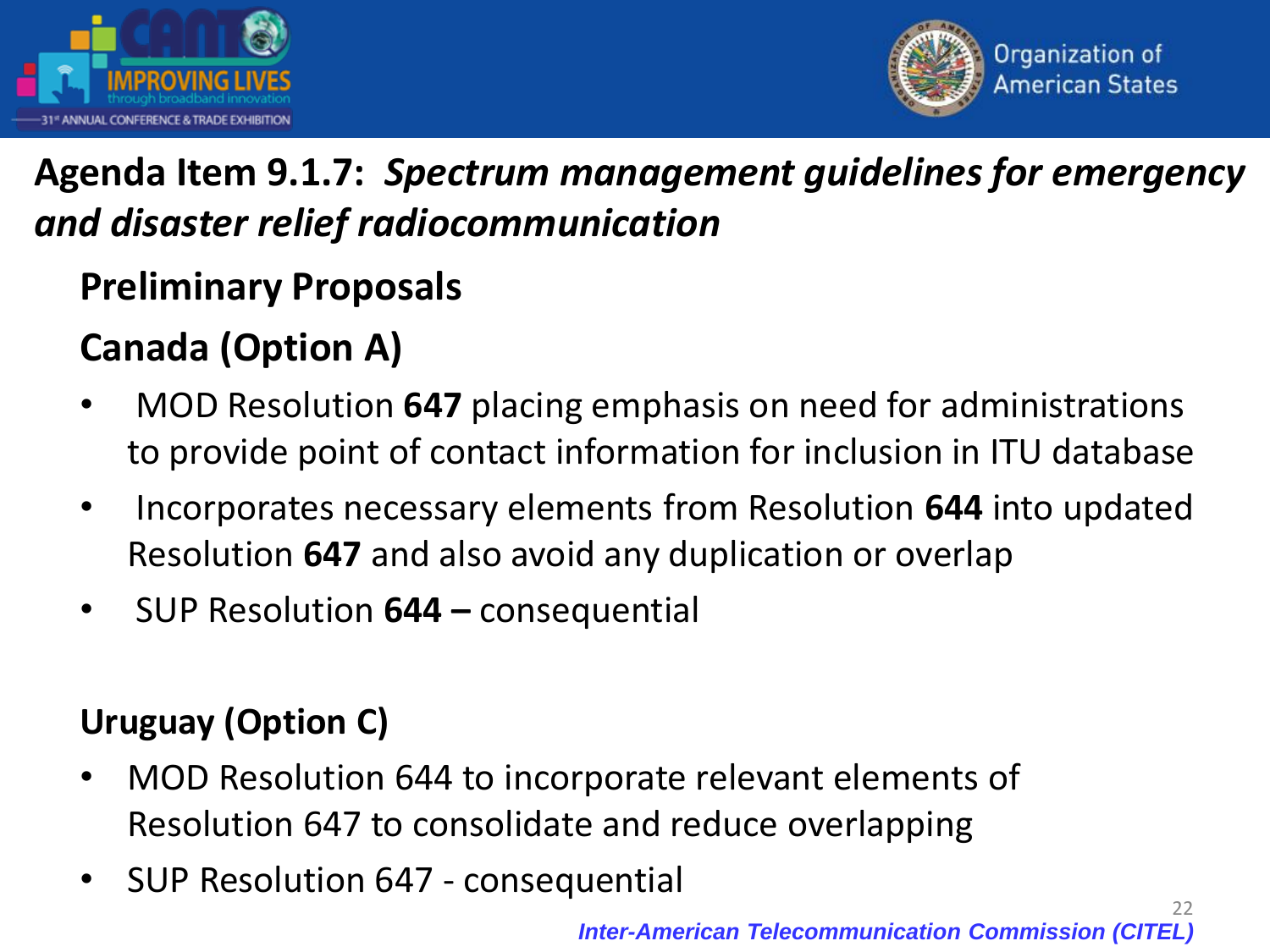



### **Agenda Item 10:** *Agenda Items for Future Conferences*

#### **Preliminary Proposals**

#### **Canada**

- Suppress existing Resolution **808 (WRC-12)** and replace it with a new Resolution for the WRC-18 agenda
- **DIAP**

DOM/USA/URG

- AI to consider upgrading METSAT allocation in 460-470 MHz
- **DIAP:**
- CHL/CLM/DOM/USA/URG

– to consider 5350-5470 MHz for wireless access use including RLANs (follow on to AI 1.1)

*Issue Coordinator: to be determined (USA)*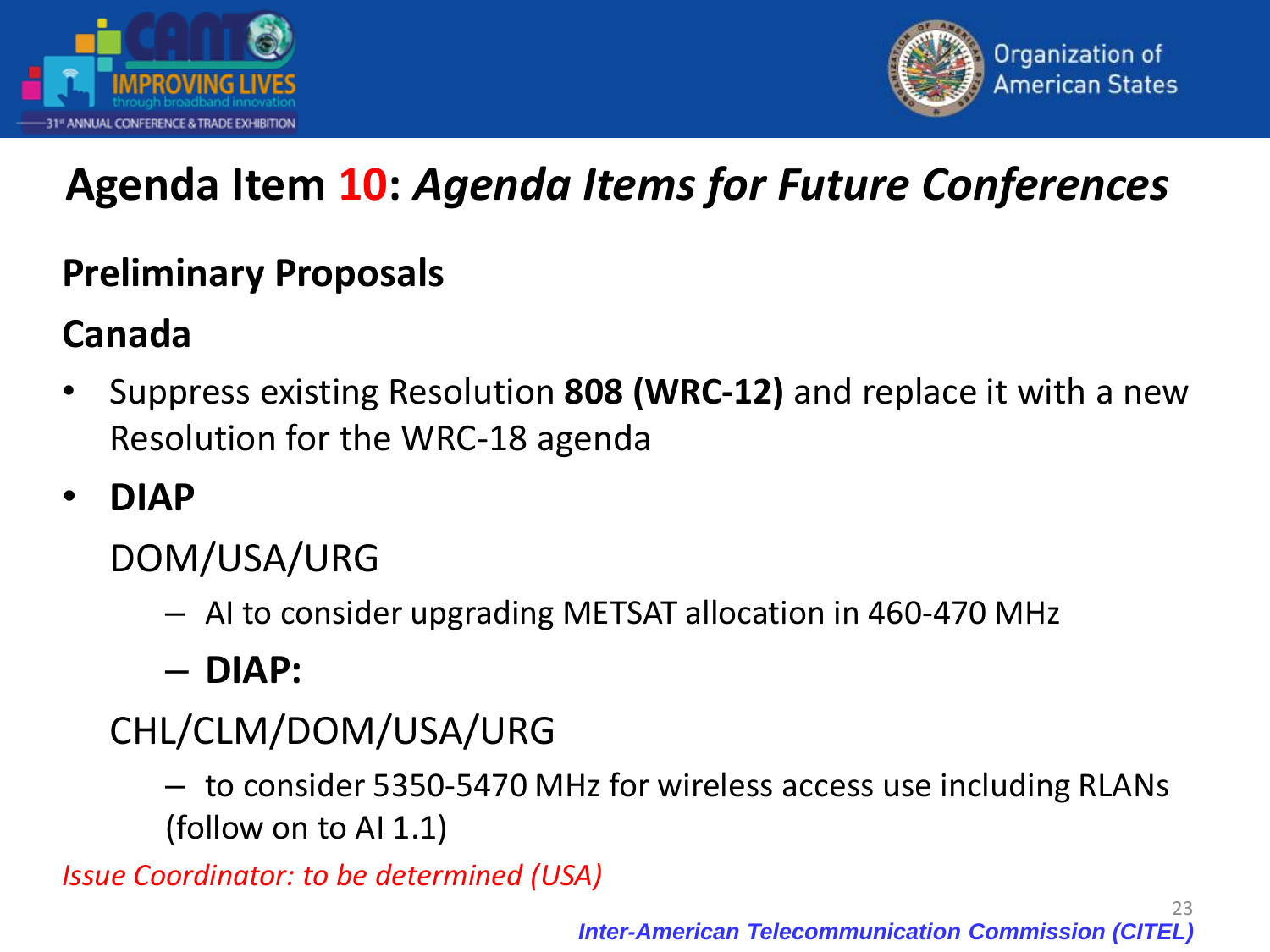



# **Complete documents may be found at:**

https://www.citel.oas.org/en/Pages/PCCII/WRC.aspx